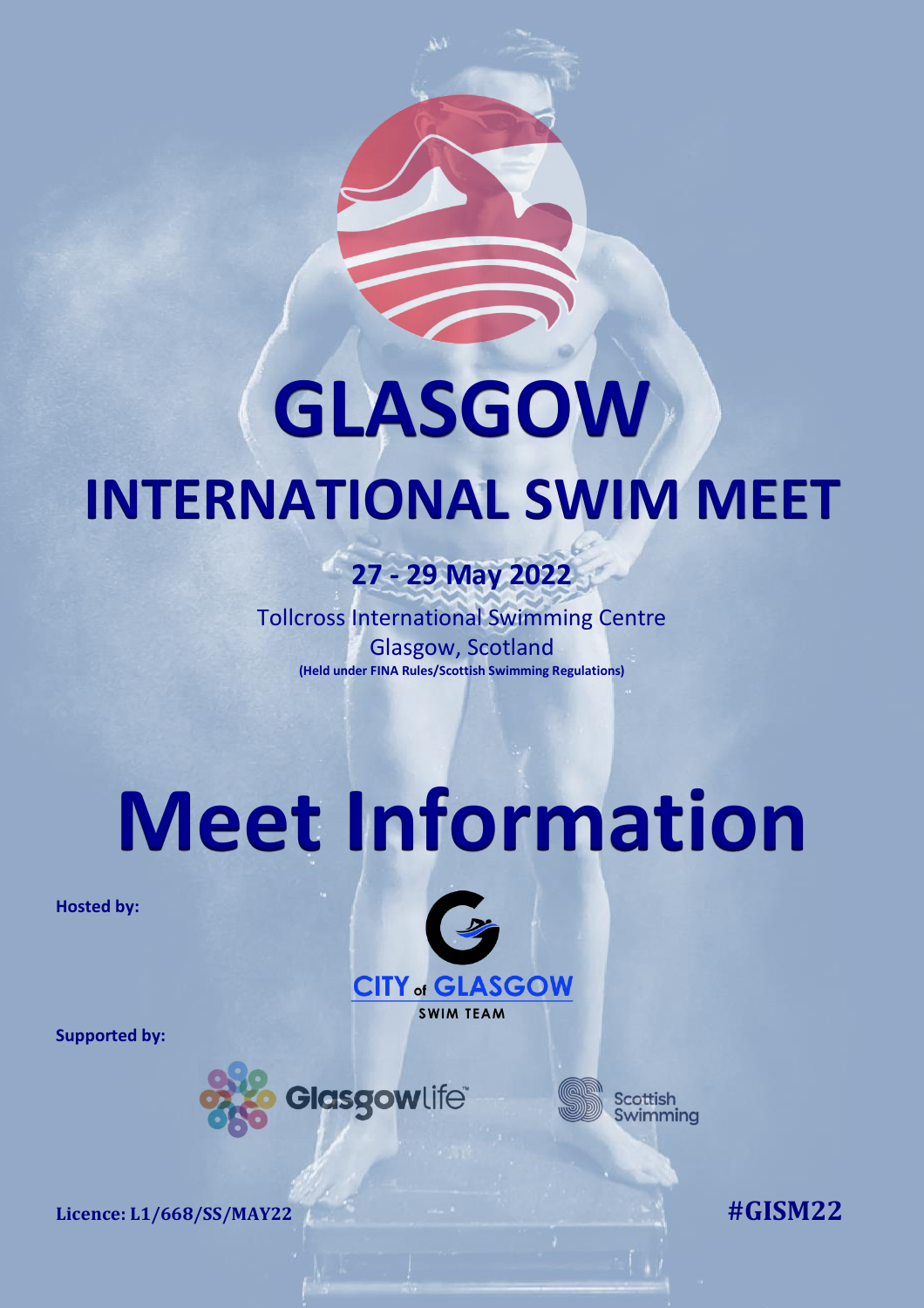### **GLASGOW INTERNATIONAL SWIM MEET 2022**

(Held under FINA Rules/Scottish Swimming Regulations)

| Dates:          | Friday 27th May - Sunday 29th May 2022                                            |
|-----------------|-----------------------------------------------------------------------------------|
| Venue:          | Tollcross International Swimming Centre, Glasgow                                  |
| Pool:           | 10 lane x 50 metre with separate 4 lane x 25 metre warm-up and swim-down facility |
| Meet Promoter:  | City of Glasgow Swim Team (COGST)                                                 |
| Licence Number: | L1/668/SS/MAY22                                                                   |

#### **OUR MISSION**

To deliver an annual international standard open long course swimming competition that is ideally placed in the UK and European calendar and attractive to regional, national and overseas athletes/clubs/teams. To showcase Glasgow as a city of sport, culture and education, with world-class swimming facilities and a club based training environment that supports a nation-leading programme.

#### **OBJECTIVES**

- 1) Put competitors (and their clubs/teams) first this meet's primary purpose is for them to perform to their best. Do everything we can to ensure the athlete experience is world-class.
- 2) Deliver a great event that athletes from Scotland, the UK and around the world want to come back to year after year.
- 3) Put/keep Glasgow on the international swimming map meets, venues, programmes, universities, culture.
- 4) Event management, organisation, safety and security are of the highest standard given the resources available.
- 5) The profile of Glasgow as a place to live, study, work and swim is raised.
- 6) There is an opportunity for volunteer support and engagement.
- 7) Be spectator and athlete/team staff friendly.

#### **KEY PERSONNEL AND CONTACT INFORMATION**

| Meet Website:                   | www.glasgowswimmeet.com                                                      |
|---------------------------------|------------------------------------------------------------------------------|
| <b>General Email Enquiries:</b> | info@glasgowswimmeet.com                                                     |
| <b>General Phone Enquiries:</b> | Ian Wright - 07956 881833                                                    |
| <b>Email for Entries:</b>       | entries@glasgowswimmeet.com                                                  |
| <b>Facility Address:</b>        | Tollcross International Swimming Centre, 350 Wellshot Road, Glasgow, G32 7QP |
| Meet Director:                  | TBC.                                                                         |
| Meet Referee:                   | TBC.                                                                         |
| Field of Play Manager:          | <b>Susan Johnston</b>                                                        |
| <b>Front of House Manager:</b>  | <b>Sarah Connell</b>                                                         |
| <b>Entries Secretaries:</b>     | Susan Liddle & Paul Burgess                                                  |
| AOE Team:                       | <b>Sean Dawson</b>                                                           |
| STO Manager:                    | Fraser Dunn - sto@glasgowswimmeet.com                                        |

## **GENERAL INFORMATION**

#### **Eligibility to Compete**

All competitors must be registered with their National Federation to be eligible to compete (FINA Rule GR 1.1).

#### **Anti-Doping Testing**

Please note that anti-doping testing may be in operation at this event.

#### **Swimwear**

British Swimming and Scottish Swimming advise that FINA BL 8.1 only applies to Olympic Games and FINA events. A suit check will only be made if a World or European record is being claimed. There is no requirement for officials to check that costumes are on the approved FINA list. Bylaws BL 8.2 and BL 8.3 cover the requirements for design and material.

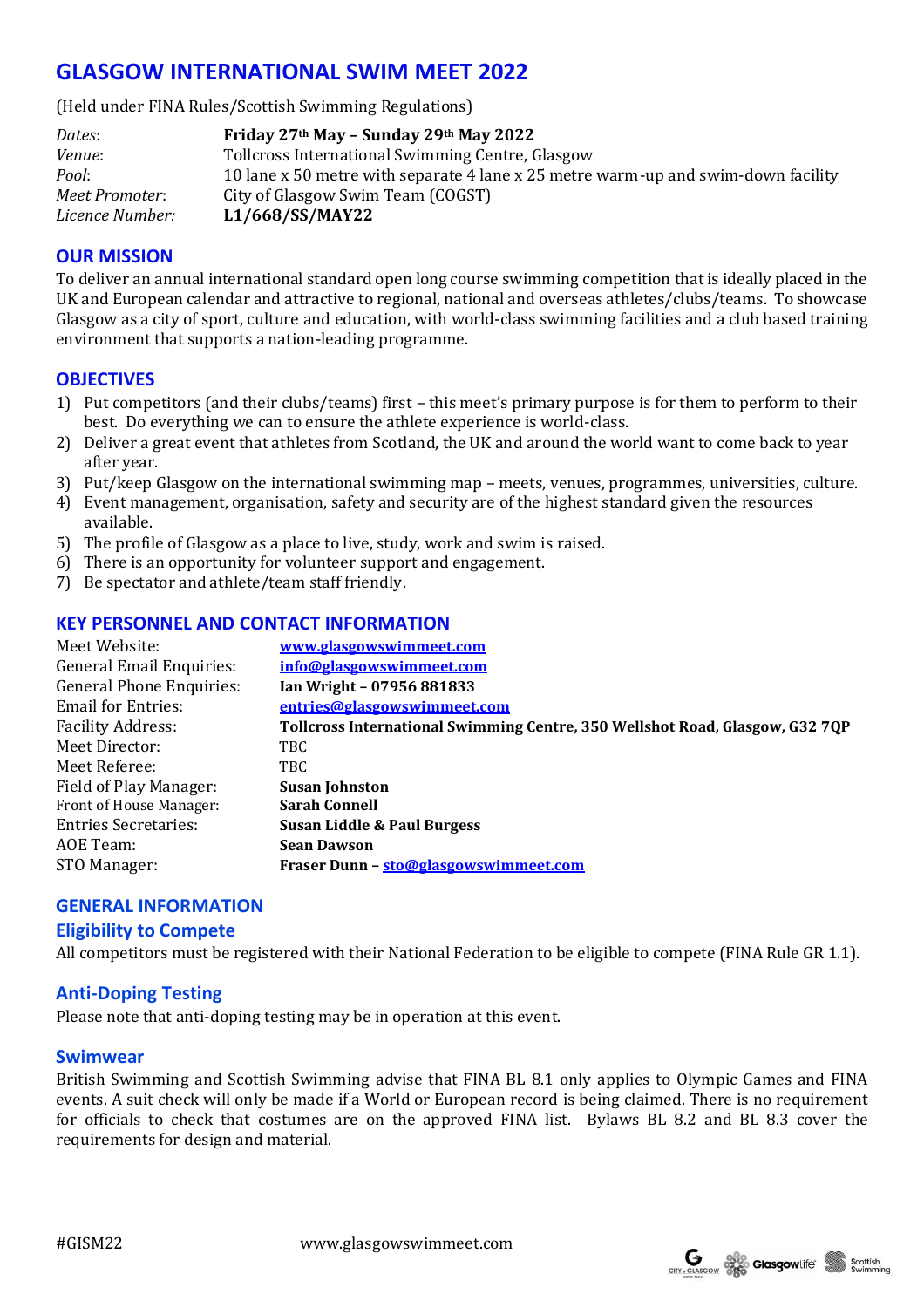#### **MEET SCHEDULE AND CONSIDERATION TIMES**

| Friday 27th May 2022                      |          | Saturday 28th May 2022                      |         | Sunday 29th May 2022                        |          |  |
|-------------------------------------------|----------|---------------------------------------------|---------|---------------------------------------------|----------|--|
| <b>Session 1 - Fastest Heats</b>          |          | <b>Session 4 - Fastest Heats</b>            |         | <b>Session 7 - Fastest Heats</b>            |          |  |
| Warm-up: 08:00 Start: 09:05 Finish: 11:10 |          | Warm-up: 08:00 Start: 09:05 Finish: 11:10   |         | Warm-up: 08:00 Start: 09:05 Finish: 11:10   |          |  |
| Event                                     | $CT^*$   | Event                                       | $CT^*$  | Event                                       | $CT^*$   |  |
| Women's 200m IM                           | 2:35.89  | Women's 400m IM                             | 5:31.98 | Women's 50m Butterfly                       | 0:32.55  |  |
| Men's 200m IM                             | 2:28.51  | Men's 400m IM                               | 5:12.80 | Men's 50m Butterfly                         | 0:29.39  |  |
| Women's 100m Butterfly                    | 1:14.11  | Women's 100m Breaststroke                   | 1:25.65 | Women's 400m Freestyle                      | 4:51.02  |  |
| Men's 100m Butterfly                      | 1:05.72  | Men's 100m Breaststroke                     | 1:18.24 | Men's 400m Freestyle                        | 4:36.01  |  |
| Women's 200m Backstroke                   | 2:36.98  | Women's 200m Butterfly                      | 2:49.74 | Women's 100m Backstroke                     | 1:12.49  |  |
| Men's 200m Backstroke                     | 2:31.44  | Men's 200m Butterfly                        | 2:34.95 | Men's 100m Backstroke                       | 1:08.36  |  |
| Women's 50m Freestyle                     | 0:30.13  | Women's 200m Freestyle                      | 2:20.49 | Women's 200m Breaststroke                   | 3:04.84  |  |
| Men's 50m Freestyle                       | 0:27.23  | Men's 200m Freestyle                        | 2:09.66 | Men's 200m Breaststroke                     | 2:49.81  |  |
| Women's 50m Breaststroke                  | 0:39.71  | Women's 50m Backstroke                      | 0:34.69 | Women's 100m Freestyle                      | 1:03.65  |  |
| Men's 50m Breaststroke                    | 0:35.39  | Men's 50m Backstroke                        | 0:32.46 | Men's 100m Freestyle                        | 0:58.44  |  |
|                                           |          |                                             |         |                                             |          |  |
| <b>Session 2 - Remaining Heats</b>        |          | <b>Session 5 - Remaining Heats</b>          |         | <b>Session 8 - Remaining Heats</b>          |          |  |
| Warm-up: 11:15 Start: 12:15 Finish: 15:15 |          | Warm-up: 11:15 Start: 12:15 Finish: 15:15   |         | Warm-up: 11:15 Start: 12:15 Finish: 15:15   |          |  |
| Women's 200m IM                           | 2:35.89  | Women's 400m IM                             | 5:31.98 | Women's 50m Butterfly                       | 0:32.55  |  |
| Men's 200m IM                             | 2:28.51  | Men's 400m IM                               | 5:12.80 | Men's 50m Butterfly                         | 0:29.39  |  |
| Women's 100m Butterfly                    | 1:14.11  | Women's 100m Breaststroke                   | 1:25.65 | Women's 400m Freestyle                      | 4:51.02  |  |
| Men's 100m Butterfly                      | 1:05.72  | Men's 100m Breaststroke                     | 1:18.24 | Men's 400m Freestyle                        | 4:36.01  |  |
| Women's 200m Backstroke                   | 2:36.98  | Women's 200m Butterfly                      | 2:49.74 | Women's 100m Backstroke                     | 1:12.49  |  |
| Men's 200m Backstroke                     | 2:31.44  | Men's 200m Butterfly                        | 2:34.95 | Men's 100m Backstroke                       | 1:08.36  |  |
| Women's 50m Freestyle                     | 0:30.13  | Women's 200m Freestyle                      | 2:20.49 | Women's 200m Breaststroke                   | 3:04.84  |  |
| Men's 50m Freestyle                       | 0:27.23  | Men's 200m Freestyle                        | 2:09.66 | Men's 200m Breaststroke                     | 2:49.81  |  |
| Women's 50m Breaststroke                  | 0:39.71  | Women's 50m Backstroke                      | 0:34.69 | Women's 100m Freestyle                      | 1:03.65  |  |
| Men's 50m Breaststroke                    | 0:35.39  | Men's 50m Backstroke                        | 0:32.46 | Men's 100m Freestyle                        | 0:58.44  |  |
| Men's 1500m Freestyle                     |          | Women's 800m Freestyle<br>$(HDW) - 3$ heats | 9:57.27 | Women's 1500m Freestyle<br>$(HDW) - 1$ heat | 18:34.94 |  |
| $(HDW) - 3$ heats                         | 18:26.59 |                                             |         | Men's 800m Freestyle                        | 8:54.21  |  |
|                                           |          |                                             |         | $(HDW) - 1$ heat                            |          |  |
| <b>Session 3 - FINALS</b>                 |          | <b>Session 6 - FINALS</b>                   |         | <b>Session 9 - FINALS</b>                   |          |  |
| Warm-up: 16:00 Start: 17:00 Finish: 19:30 |          | Warm-up: 16:00 Start: 17:00 Finish: 19:30   |         | Warm-up: 15:30 Start: 16:30 Finish: 18:30   |          |  |
| Fastest heat of Men's 1500m Freestyle     |          | Fastest heat of Women's 800m Freestyle      |         | C-B-A Finals of Women's 50m Butterfly       |          |  |
| C-B-A Finals of Women's 200m IM           |          |                                             |         |                                             |          |  |
|                                           |          | C-B-A Finals of Men's 400m IM               |         | C-B-A Finals of Men's 50m Butterfly         |          |  |
| C-B-A Finals of Men's 200m IM             |          | C-B-A Finals of Women's 400m IM             |         | C-B-A Finals of Women's 400m Freestyle      |          |  |
| C-B-A Finals of Women's 100m Butterfly    |          | C-B-A Finals of Men's 100m Breaststroke     |         | C-B-A Finals of Men's 400m Freestyle        |          |  |
| C-B-A Finals of Men's 100m Butterfly      |          | C-B-A Finals of Women's 100m Breaststroke   |         | C-B-A Finals of Women's 100m Backstroke     |          |  |
| C-B-A Finals of Women's 200m Backstroke   |          | C-B-A Finals of Men's 200m Butterfly        |         | C-B-A Finals of Men's 100m Backstroke       |          |  |
| C-B-A Finals of Men's 200m Backstroke     |          | C-B-A Finals of Women's 200m Butterfly      |         | C-B-A Finals of Women's 200m Breaststroke   |          |  |
| C-B-A Finals of Women's 50m Freestyle     |          | C-B-A Finals of Men's 200m Freestyle        |         | C-B-A Finals of Men's 200m Breaststroke     |          |  |
| C-B-A Finals of Men's 50m Freestyle       |          | C-B-A Finals of Women's 200m Freestyle      |         | C-B-A Finals of Women's 100m Freestyle      |          |  |
| C-B-A Finals of Women's 50m Breaststroke  |          | C-B-A Finals of Men's 50m Backstroke        |         | C-B-A Finals of Men's 100m Freestyle        |          |  |
| C-B-A Finals of Men's 50m Breaststroke    |          | C-B-A Finals of Women's 50m Backstroke      |         |                                             |          |  |

- CT = Long Course Consideration Time. Swimmers must have achieved this time in an accredited long course meet (or the equivalent converted short course time) in order to enter.
- Warm-up and session times may be adjusted once all entries have been received and processed. Any changes to times will be notified when the draft programme is issued.
- HDW = Heat Declared Winner events

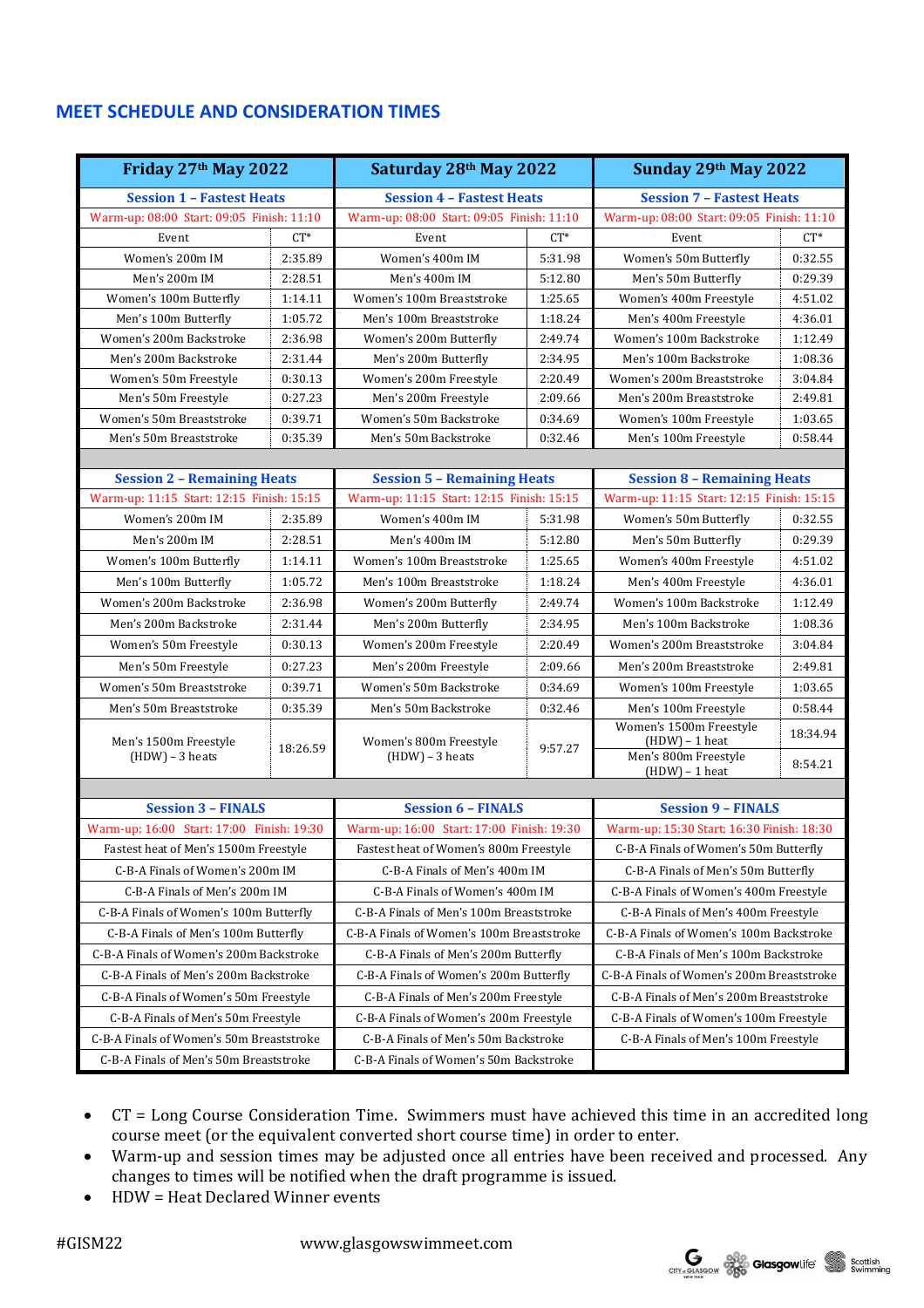#### **COMPETITION RULES**

- All ten lanes will be used for heats and finals.
- The top ten swimmers (regardless of age) from the heats of each event (except HDW events) shall progress to the 'A' final.
- The next ten swimmers (regardless of age) from the heats of each event shall progress to the 'B' final.
- The 'C' final shall be a 'Junior' final consisting of the next ten fastest swimmers from the heats aged 17/under (for males) and 16/under (for females) – all ages as at 31st December 2022.
- Finals for each event will be swum in C-B-A order.
- On each day, the fastest heats of each event shall be swum first, followed by all remaining heats of each event. The number of fastest heats swimming first shall be as follows: 50m events = six; 100m & 200m events = five; 200m butterfly and 400m events = three.
- The fastest three heats of 50m, 100m and 200m events and the fastest two heats of 400m events shall be cyclic seeded. All other heats will be spearheaded in time order.
- The Women's 800m and Men's 1500m Freestyle distance events shall be swam as Heat Declared Winner and limited to a maximum number of four heats with the fastest of those heats swimming during the respective finals session. The Men's 800m Freestyle and Women's 1500m Freestyle will be Heat Declared Winner with one heat of each racing in the Day 3 afternoon heats sessions.

Should the number of entries result in a combined heats session time of four hours or less on each or all days of the competition, the organisers reserve the right to alter the heats sessions at the time of the draft programme being issued, and swim them as one session. In this scenario, the slower heats will commence immediately after the faster heats have finished. If the meet is not full, the organisers reserve the right to adjust the placement of the freestyle distance events should doing so be deemed beneficial to the running of the meet.

#### **ENTRIES**

#### Individual Events: **£11.00**

All payments must be made by electronic BACS transfer to the following account:

#### Account Name: **Glasgow International Swim Meet** Sort Code: **80-07-78** Account Number: **10117963**

Please use the reference **GISM and your Club Name** when making all entry fee transfers.

Overseas Clubs or Teams who need to pay via international banking system should use the following:

#### IBAN: **GB45BOFS80077810117963** BIC: **BOFSGB21064**

No entries will be accepted without the correct fee, or with the entry files incorrectly completed. Entry fees will not be refunded for any times submitted out-with the consideration time. No refunds will be given after the programme has been finalised.

Competitors must enter times achieved in accredited competitions held since 1st January 2019 and either be 50 metre pool times or conversions to 50 metre pool times. All entries must be equal to or quicker than the respective event Consideration Time. **Any swimmers submitting an ineligible entry time will be withdrawn from that event and will forfeit their entry fee.**

The organisers reserve the right to restrict entries to ensure session times are met and the overall smooth running of the meet. If it is necessary to reject entries, this will be done on the basis of entry time, slowest to fastest.

#### **Making Entries – Phase 1**

All entries must be made using Hy-Tek Team Manager files. The Events file will be posted on the meet website [www.glasgowswimmeet.com](http://www.glasgowswimmeet.com/) on [www.swimscotland.org.uk](http://www.swimscotland.org.uk/) and [www.swimglasgow.co.uk](http://www.swimglasgow.co.uk/) - and it can also be requested by emailing [info@glasgowswimmeet.com](mailto:info@glasgowswimmeet.com) o[r entries@glasgowswimmeet.com](mailto:entries@glasgowswimmeet.com)

#### **The closing date for receipt of Phase 1 entries is 18:00 BST, Tuesday 3rd May 2022**

The entry files and other required paperwork must be emailed to **[entries@glasgowswimmeet.com](mailto:entries@glasgowswimmeet.com)** 

All payments must be received within three days of the entry closing date  $-$  i.e. by 18:00 BST, Friday 6<sup>th</sup> May 2022.

Please ensure that you request an email read receipt, if you wish confirmation of entries being received.

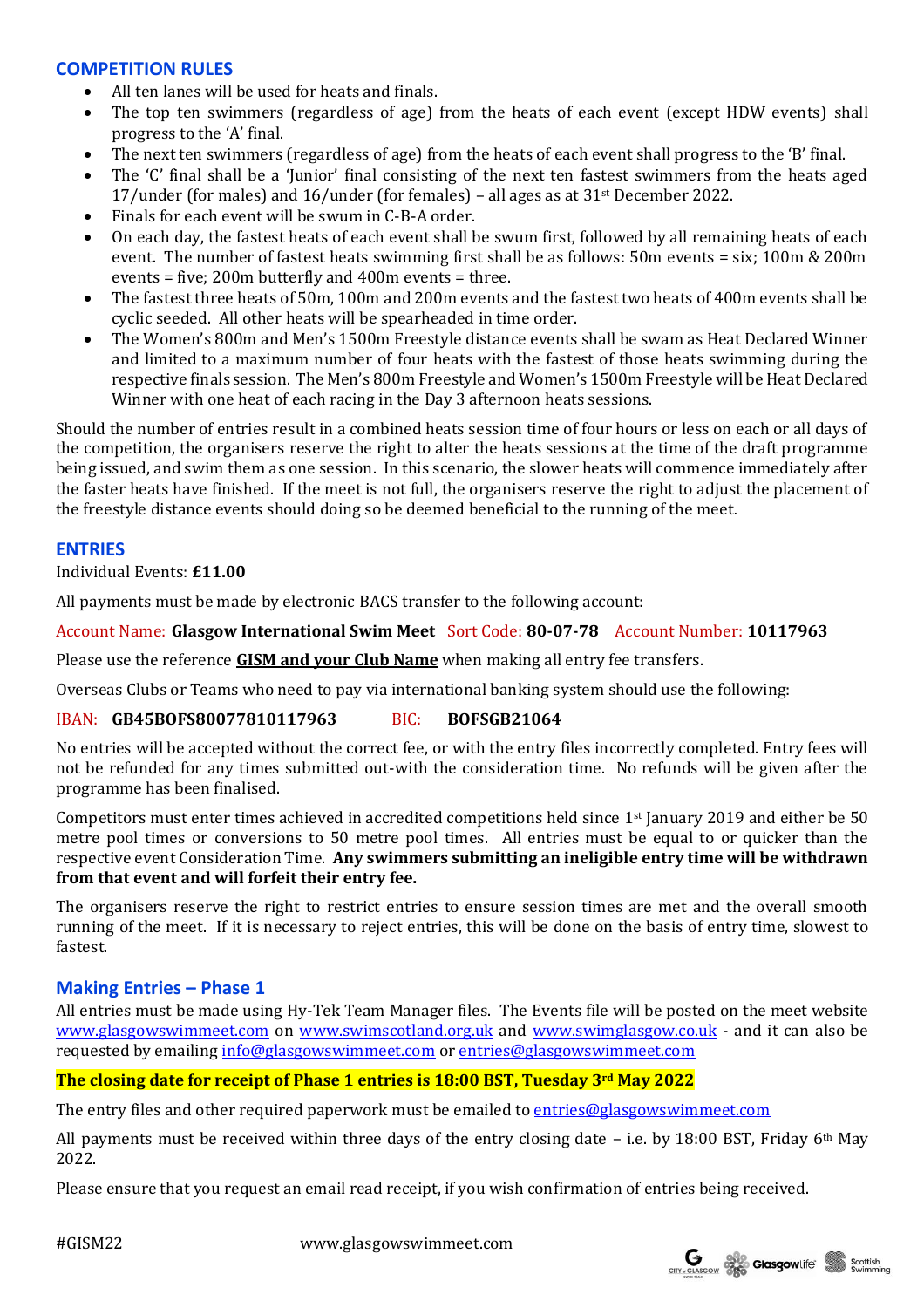The entry summary sheet (found in the entry pack) should be returned by email with the entry file.

A draft programme will be issued to teams as soon as possible once all entries have been processed.

#### **Making Entries – Phase 2**

Clubs will be advised by Friday 6th May if any spaces are remaining. If the meet is not full, additional entries may be accepted until Friday 13th May. These entries must still meet the event Consideration Time and will be accepted on time basis (fastest to slowest). Phase 2 entries will not be eligible for the fastest heats sessions and will all be allocated where space remains in the slower heats sessions. Any such entries will cost £11 and must be made in the same way (i.e. via Hy-Tek file) or by submission of a spreadsheet (available upon request). The programme will then be finalised and posted online.

#### **Reserves**

Up to five reserves for the heats of each event may be allocated at the absolute discretion or the organisers. City of Glasgow Swim Team also reserves the right to fill any remaining lanes/spaces in the meet with additional City of Glasgow Swim Team swimmers. Reserve swimmers may be slotted into morning or afternoon heats depending on swimmer and lane space availability.

#### **Hy-Tek Team Manager Lite**

For those clubs/teams who do not have a full copy of Hy-Tek Team Manager, the link to the Hy-Tek website for Team Manager Lite is:<https://www.hytek.active.com/downloads.html> Select **Team Manager**, then **Lite**

#### **WITHDRAWALS**

#### **Withdrawals from Heats**

Swimmers withdrawing from Day 1 heats sessions must do so by 17:00 on Thursday 26th May, and for Days 2 & 3, by 19:00 on the day before the swim using the official withdrawal forms provided, or in advance by emailing [entries@glasgowswimmeet.com](mailto:entries@glasgowswimmeet.com)

Swimmers are requested to adhere to these deadlines in order that accurate start sheets can be produced. Any swimmer needing to withdraw after the deadline must still do so on the relevant form at the Recorders' Desk. Empty lanes from withdrawals will be offered to any allocated reserves, followed by City of Glasgow Swim Team members where possible, so it is imperative that swimmers who do not intend to take part confirm their absence in advance.

#### **Withdrawals from Finals**

Swimmers withdrawing from Finals must do so as soon as possible and no later than 10 minutes after the end of the session in which they have been competing. Any swimmer not wishing to compete in a final should withdraw using the appropriate form at the Recorder's desk.

#### **Reserves for Finals**

Up to the point of 10 minutes after the end of the afternoon (slowest) heats session, meet recorders will allocate each withdrawn place in any final to the next eligible and available swimmer from the heats results. After this point there will be no named reserves and no further changes to the start list for finals. Any withdrawals after this point will result in empty lanes.

#### **AWARDS**

Details of awards will be published at the end of April.

Any prize money will be awarded at the complete discretion of the meet organisers to the top performances and top performers at the meet. The FINA points system may be used to identify prize winners (the points used will be that which are used in the version of Hy-Tek Meet Manager under which the meet is operating).

There will be no presentation ceremonies – swimmers will be able to collect any awards from the designated Awards Desk following confirmation of the results.

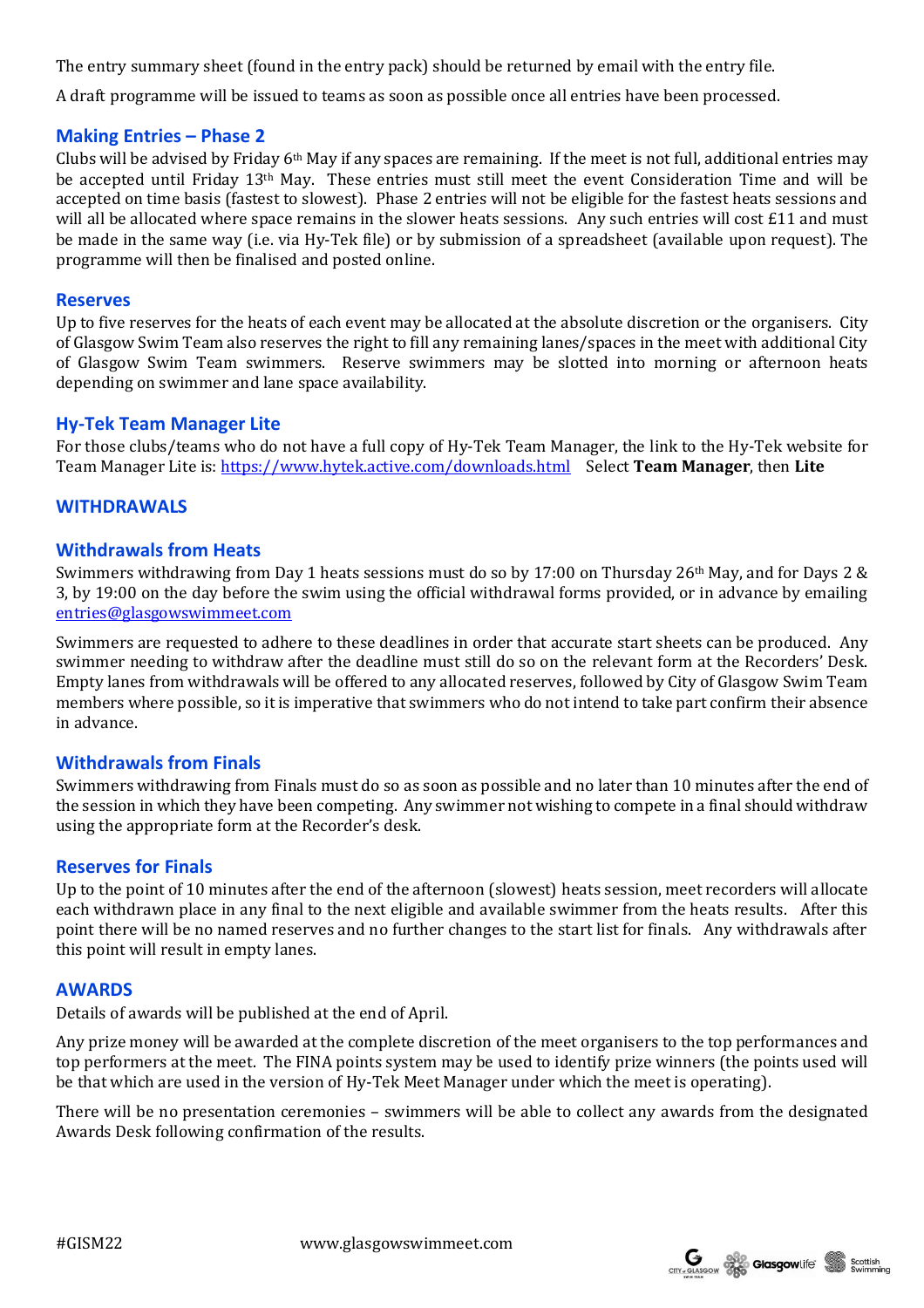#### **RESULTS SERVICE & LIVE STREAMING**

Live results will be made available on meet mobile and full results posted on the GISM and SwimScotland websites. www.swimscotland.co.uk The meet will also be live streamed on YouTube and StreamScene.

#### **ACCREDITATION**

All competitors and club/team staff in this meet will be issued with an accreditation pass which will allow them access to the changing village, designated seating areas and poolside. Accreditation passes must be worn and be visible at all times. Competitors should take their accreditation with them to the call room and marshalling areas.

#### **TRAINING PRIOR TO THE COMPETITION**

A small number of lanes will be available at Tollcross International Swimming Centre from 18:00 until 20:00 on Thursday 26th May 2022 for pre-meet training. These will be accessible on a first come first served basis and use may be restricted if demand is high. Clubs/Teams are encouraged to make their own booking with venue management should they wish to guarantee additional exclusive space outwith these lanes.

#### **PHOTOGRAPHY & VIDEO**

Any person wishing to use digital video and/or photography of any kind must register their device(s) in advance using the electronic form provided here [https://forms.office.com/r/KStx160RSt.](https://forms.office.com/r/KStx160RSt) Throughout this event the organisers will have authorised personnel taking static photographs and video footage. These images are intended solely for the purpose of promotion of the event and may include live streaming on the internet. Images will be made available to our media partners and uploaded to our website and our social network sites. Should any competitor not wish to be photographed please notify the meet information desk in writing. It will not be possible to opt out of video footage being taken. Anyone wishing their image to be removed from our website must give notice by email to  $info@glassowswimmeet.com$  after which the data will be removed within seven days of receipt of said notification.

#### **ACCOMMODATION FOR INTERNATIONAL TEAMS**

Event organisers have secured a number of rooms at the Holiday Inn Express at Strathclyde Country Park exclusively for international teams entering the meet. These can be reserved on a first come first served basis using the form within the Entry Pack. This hotel is a 10-minute drive from the pool approximately 6 miles (10 kilometres) south on the M74 motorway. Bed & breakfast accommodation is available at £100 per twin room per night (£50.00 per person) and £90 per single/double room per night. In addition, a 2-course evening buffet meal is available at a cost of £15 per person per day.

#### **ACCOMMODATION FOR UK BASED TEAMS**

Glasgow has a wide range of hotels located throughout the city although there are only a small number of options within walking distance of the meet venue. Travelling teams are recommended to choose city centre based hotels for ease of access to transport routes and restaurants. Alternatively, the Premier Inn at Cambuslang is a useful option and is within 20 minutes walk of the pool.

#### **City Centre based (and within 10-15 minute drive from pool):**

[Premier Inn City Centre \(George Square\)](https://www.premierinn.com/gb/en/hotels/scotland/strathclyde/glasgow/glasgow-city-centre-george-square.html?ARRdd=18&ARRmm=01&ARRyyyy=2018&ROOMS=1&ADULT1=1&CHILD1=0&COT1=0&INTTYP1=DB) [Premier Inn City Centre South](https://www.premierinn.com/gb/en/hotels/scotland/strathclyde/glasgow/glasgow-city-centre-south.html?ARRdd=18&ARRmm=01&ARRyyyy=2018&ROOMS=1&ADULT1=1&CHILD1=0&COT1=0&INTTYP1=DB) [Holiday Inn Express City Centre Riverside](https://www.ihg.com/holidayinnexpress/hotels/gb/en/glasgow/glwst/hoteldetail?qDest=Glasgow%2520Airport,%2520United%2520Kingdom&qCiD=18&qCoD=19&qCiMy=02018&qCoMy=02018&qAdlt=1&qChld=0&qRms=1&qWch=0&qSmP=1&qIta=99602090&qRtP=6CBARC&qAkamaiCC=US&srb_u=1&qSrt=sBR&qBrs=ic.ki.ul.in.cp.vn.hi.ex.cv.rs.cw.sb.) [Travelodge Glasgow Queen Street](https://www.travelodge.co.uk/hotels/593/Glasgow-Queen-Street-hotel?checkIn=21%2F01%2F18&checkOut=22%2F01%2F18&rooms%5B0%5D%5Badults%5D=2&rooms%5B0%5D%5Bchildren%5D=0&rooms%5B0%5D%5BrateType%5D=flexible&rooms%5B0%5D%5Bextras%5D%5B0%5D=&lozenges=&utm_source=GHF&utm_medium=GHF&utm_campaign=GB0137GHF&WT.tsrc=GHF) [Fraser Suites Serviced Apartments](https://glasgow.frasershospitality.com/en) [Jurys Inn Glasgow](https://www.jurysinns.com/hotels/glasgow) [Apex City of Glasgow](https://www.apexhotels.co.uk/apex-city-of-glasgow-hotel) Hotel [CitizenM](https://www.citizenm.com/destinations/glasgow/glasgow-hotel) Hotel Glasgow

#### **Out of city centre (and within short drive of the pool):**

[Premier Inn Cambuslang](https://www.premierinn.com/gb/en/hotels/scotland/strathclyde/glasgow/glasgow-cambuslangm74-j2a.html?ARRdd=18&ARRmm=01&ARRyyyy=2018&ROOMS=1&ADULT1=1&CHILD1=0&COT1=0&INTTYP1=DB) – 3 minute drive, or 15-20 minute walk from pool. [Premier Inn Glasgow East](https://www.premierinn.com/gb/en/hotels/scotland/strathclyde/glasgow/glasgow-east.html?ARRdd=18&ARRmm=01&ARRyyyy=2018&ROOMS=1&ADULT1=1&CHILD1=0&COT1=0&INTTYP1=DB) – 7 minute drive to pool. [Premier Inn Glasgow Bellshill](https://www.premierinn.com/gb/en/hotels/scotland/strathclyde/glasgow/glasgow-bellshill.html?ARRdd=18&ARRmm=01&ARRyyyy=2018&ROOMS=1&ADULT1=1&CHILD1=0&COT1=0&INTTYP1=DB) – 15 minute drive to pool. [Holiday Inn Express at Strathclyde Country Park](https://www.ihg.com/holidayinnexpress/hotels/gb/en/strathclyde/stdex/hoteldetail?qDest=Glasgow%2520Airport,%2520United%2520Kingdom&qCiD=18&qCoD=19&qCiMy=02018&qCoMy=02018&qAdlt=1&qChld=0&qRms=1&qWch=0&qSmP=1&qIta=99602090&qRtP=6CBARC&qAkamaiCC=US&srb_u=1&qSrt=sBR&qBrs=ic.ki.ul.in.cp.vn.hi.ex.cv.rs.cw.sb.) – 10 minute drive to pool.

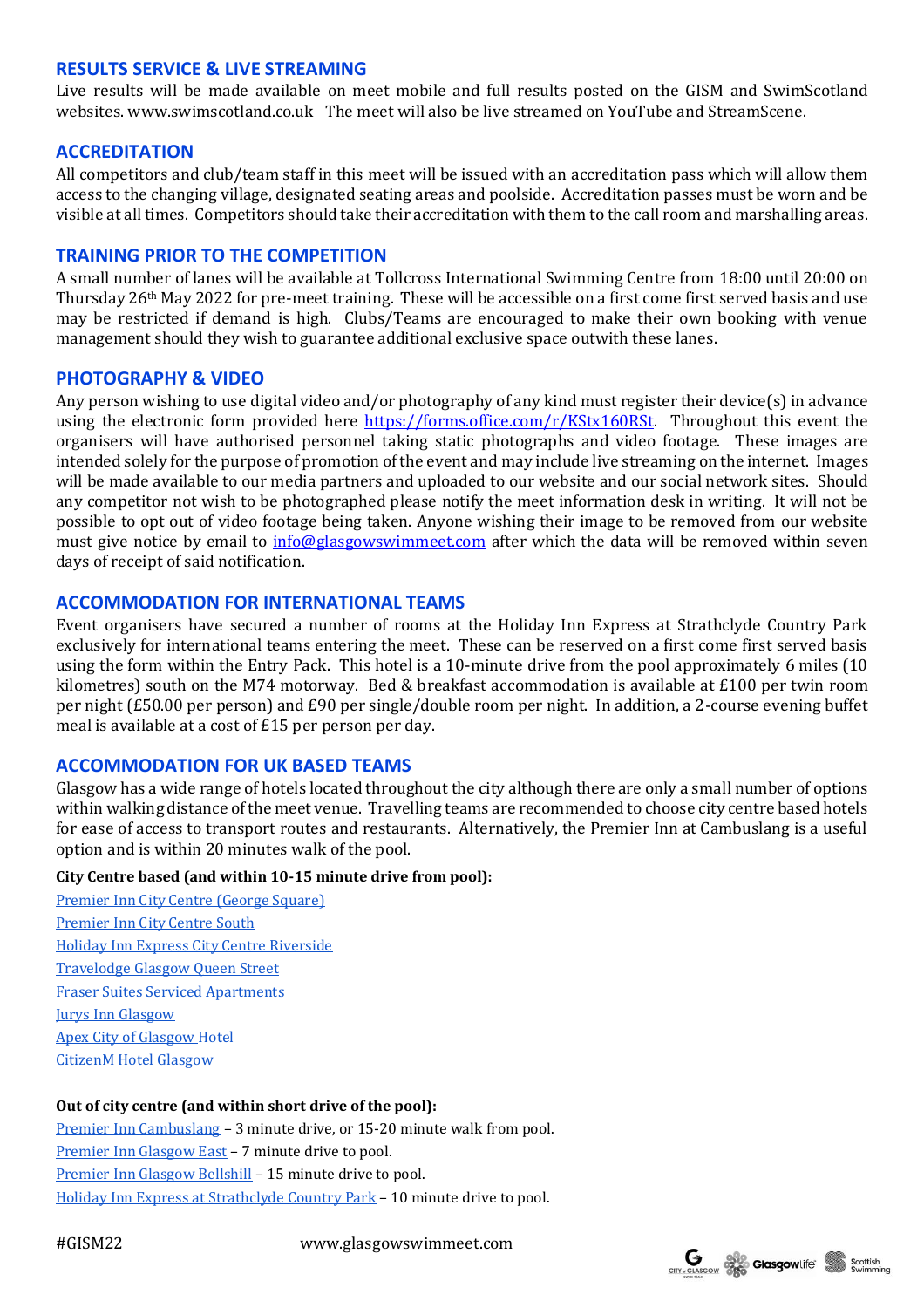#### **TRAVEL & TRANSPORT**

Tollcross International Swimming Centre is in the east end of Glasgow, approximately 4 miles from the city centre which is well served by Glasgow Central and Glasgow Queen Street railway stations. The closest local railway station to the venue is Carntyne, approximately 0.7 miles (15 minute walk) north of the pool.

The venue is easily accessible by bus with multiple bus routes to/from the city centre immediately outside the pool on Tollcross Road and London Road.

Glasgow International Airport is located to the west of the city centre, 13 miles (20 minute drive) from Tollcross. Overseas teams wishing to arrange transfers from Glasgow International Airport to hotels should contact the meet organisers by email at info@glasgowswimmeet.com by Sunday 8<sup>th</sup> May 2022.

#### **PARKING**

Free parking is available at the venue subject to the car park capacity. Further on street parking is available on the residential roads adjacent to the venue.

#### **CATERING FOR OFFICIALS & TEAM STAFF**

Meals and refreshments will be provided free of charge for all meet officials. Club coaches/managers/staff may order meals, details of which will be provided closer to the meet.

#### **TECHNICAL OFFICIALS**

Entering clubs/teams who are based in the SASA West District are requested to assist with provision of technical officials wherever possible. Travelling clubs are also welcome to provide technical official support.

Anyone wishing to officiate should contact: [sto@glasgowswimmeet.com](mailto:sto@glasgowswimmeet.com) to register their interest no later than Sunday 15th May.

Guidance on kit, expenses and other requirements is available on request.

#### **SPECTATOR INFORMATION**

**Spectator tickets will be available to purchase in advance and on arrival on each day of the meet. Please see the meet website in due course for more details.**

Food, drinks and other refreshments are available in the café at the venue or a number of local shops within a 2-minute walk.

#### **MEET SPONSORS**

The Glasgow International Swim Meet is developed in partnership with Glasgow Life and Scottish Swimming. Other meet sponsors will be announced in due course.